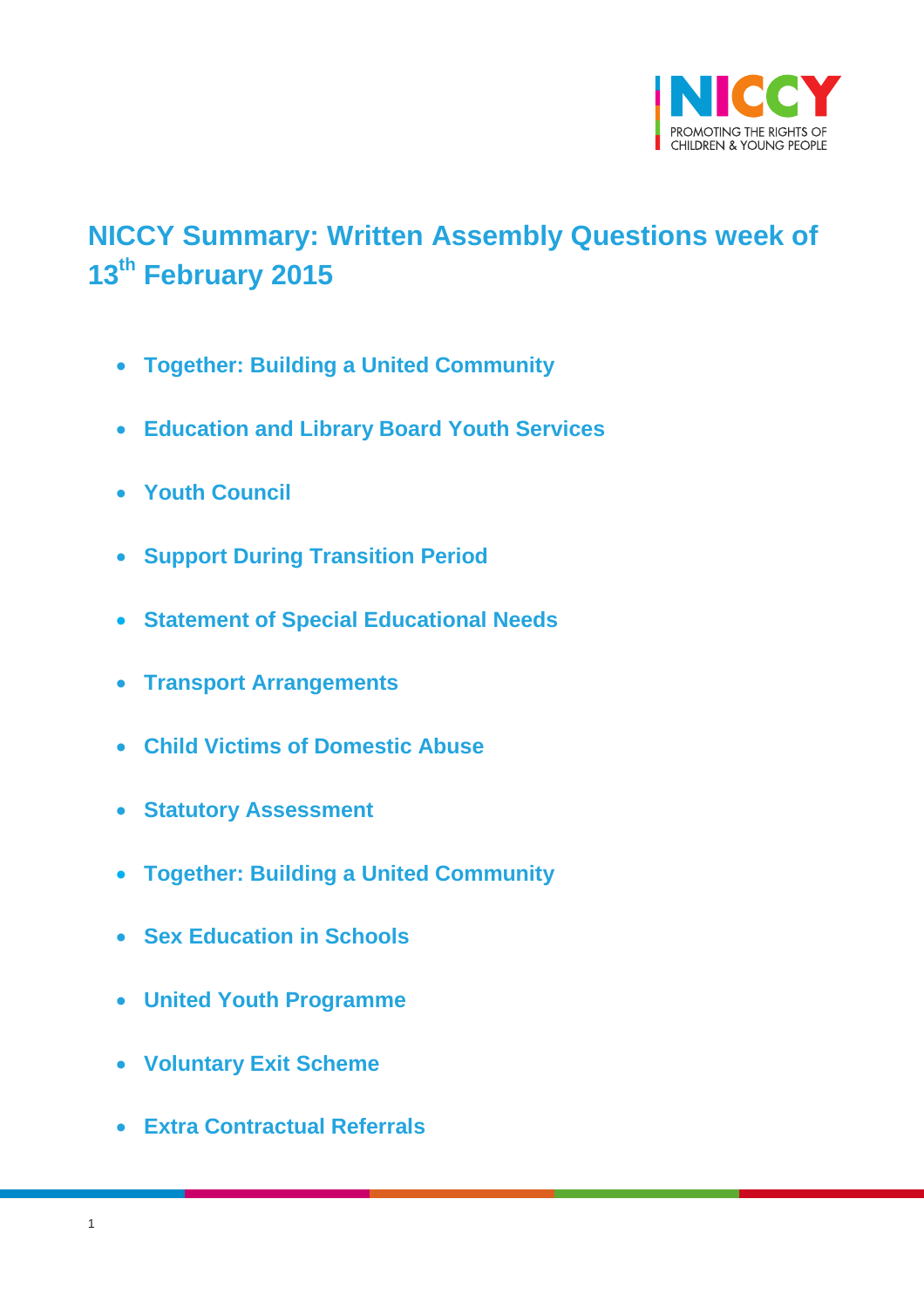

- **[Collection of Data in Health and Social Care Trust Areas](#page-13-0)**
- **[Child-Minding Provision for Children with Autism](#page-13-1)**
- **[Health Service Staff Training](#page-14-0)**
- **[Maintenance of Registers](#page-15-0)**
- **[Sexual Exploitation and Trafficking](#page-16-0)**
- **[Enhanced Disclosure Checks](#page-17-0)**
- **[Child Protection and Safeguarding Policies](#page-18-0)**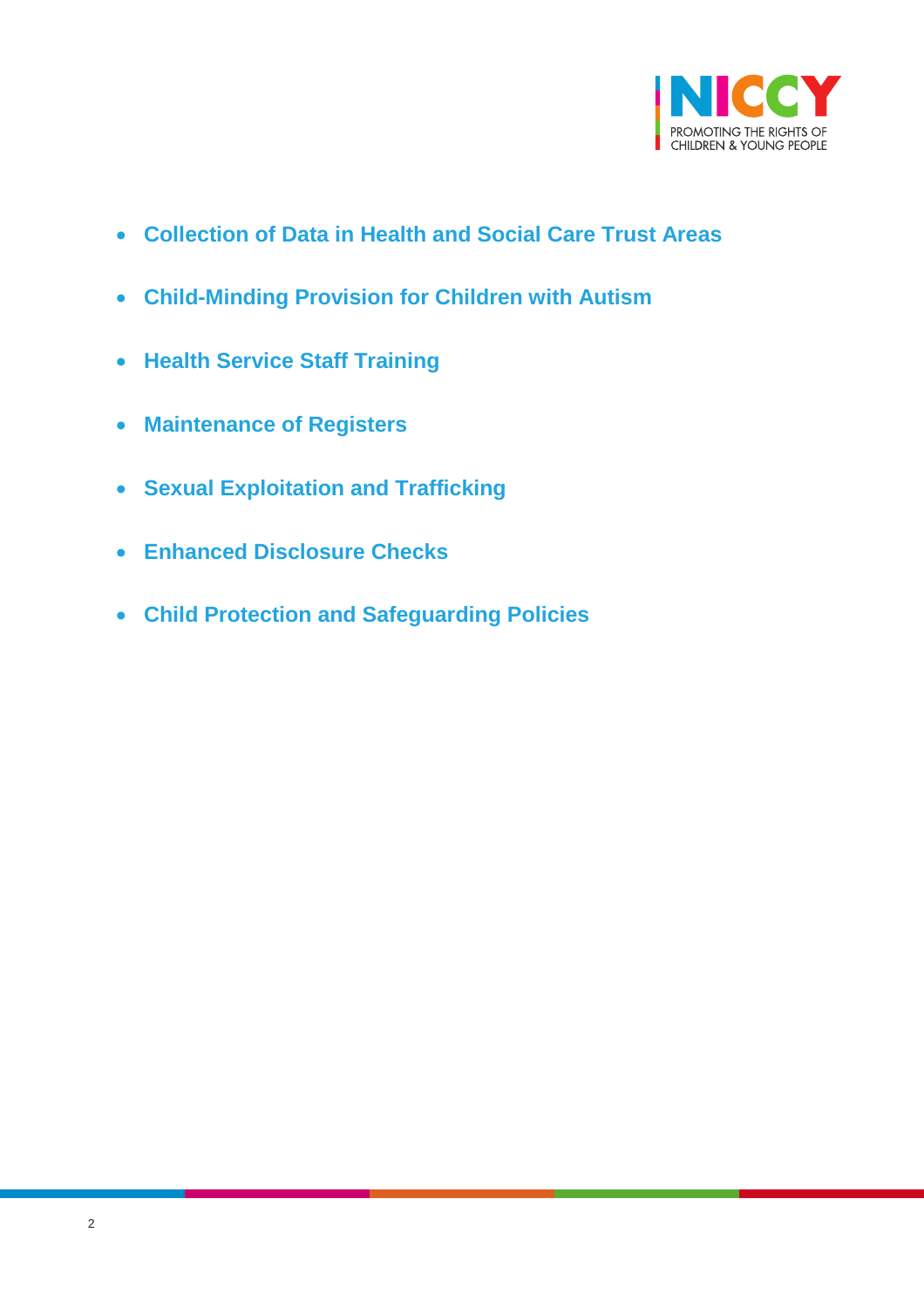

## **Office of First and Deputy First Minister**

### <span id="page-2-0"></span>**Together: Building a United Community**

**Mr Fra McCann (Sinn Féin – West Belfast) -** To ask the First Minister and deputy First Minister for an update on the United Youth element of Together: Building a United Community.

**Mr P Robinson and Mr M McGuinness:** One of the seven core headline actions committed to within Together: Building a United Community is the development of the United Youth Programme.

To date there has been comprehensive and detailed engagement with youth related organisations and young people themselves to ensure the programme has maximum buyin and consensus.

The co-design process begun by OFMDFM is being continued by the Department for Employment and Learning and is being supported by a Design Team which includes representation from the Department for Employment and Learning, OFMDFM, the Department for Social Development, the Department of Education, Community Relations Council, Youthnet, Youth Council, International Fund for Ireland, Public Health Agency and Education and Library Boards.

OFMDFM successfully ran the first pilot through Springboard called "Headstart". A call for concept proposals to deliver pilot projects was issued in early September. Following a development phase in the Autumn, over 150 pilot applications were submitted in December. An assessment of these proposals was completed with assistance from the programme's Design Team.

As a result, 50 organisations (57 proposals) have been selected to go through to the next co-design development stage. Following this development phase, a number of pilot schemes will be operational during the 2015/16 financial year.

It is expected that the selected pilot projects will be aimed at the  $16 - 24$  age group who are not in education, employment or training and offered to approximately 300 young people. By summer 2016 the programme will extend the eligible age range to the 14-24 age group. **Oral Question** [Back to Top](#page-0-0)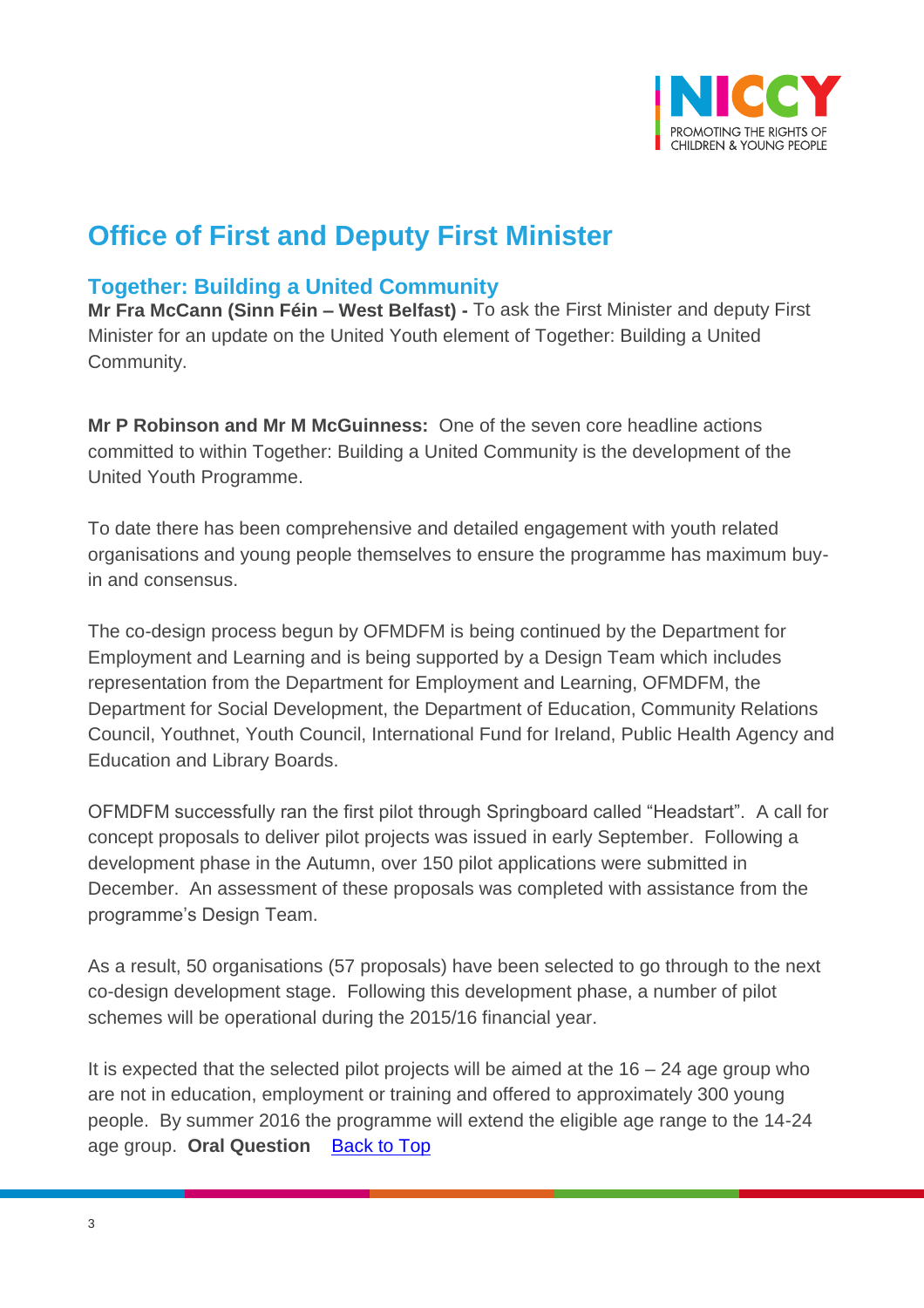

## **Department of Education**

### <span id="page-3-0"></span>**Education and Library Board Youth Services**

**Ms Anna Lo MBE (APNI – South Belfast) -** To ask the Minister of Education whether the £2 million allocated to Education and Library Board youth services includes funding for outreach and detached youth work delivered via the area projects.

**Mr O'Dowd (The Minister of Education):** On 19 January I announced that I was allocating £2million to Education and Library Board youth services to restore the reduction made at draft budget stage. I am currently finalising my 2015-16 spending plans and a detailed decision on allocations for youth services will be determined in due course. **(10th February)**

**[Back to Top](#page-0-0)** 

### <span id="page-3-1"></span>**Youth Council**

**Mr Nelson McCausland (DUP – North Belfast) -** To ask the Minister of Education whether he has reconsidered his proposal to impose a twenty per cent cut on the budget of the Youth Council, in view of his decision to restore the reduction that he made in the budget of Education and Library Board Youth Services at draft budget stage. **[Priority Written]**

**Mr O'Dowd (The Minister of Education):** I am currently finalising my 2015-16 spending plans and detailed decisions on allocations will be determined in due course. **(10th February)**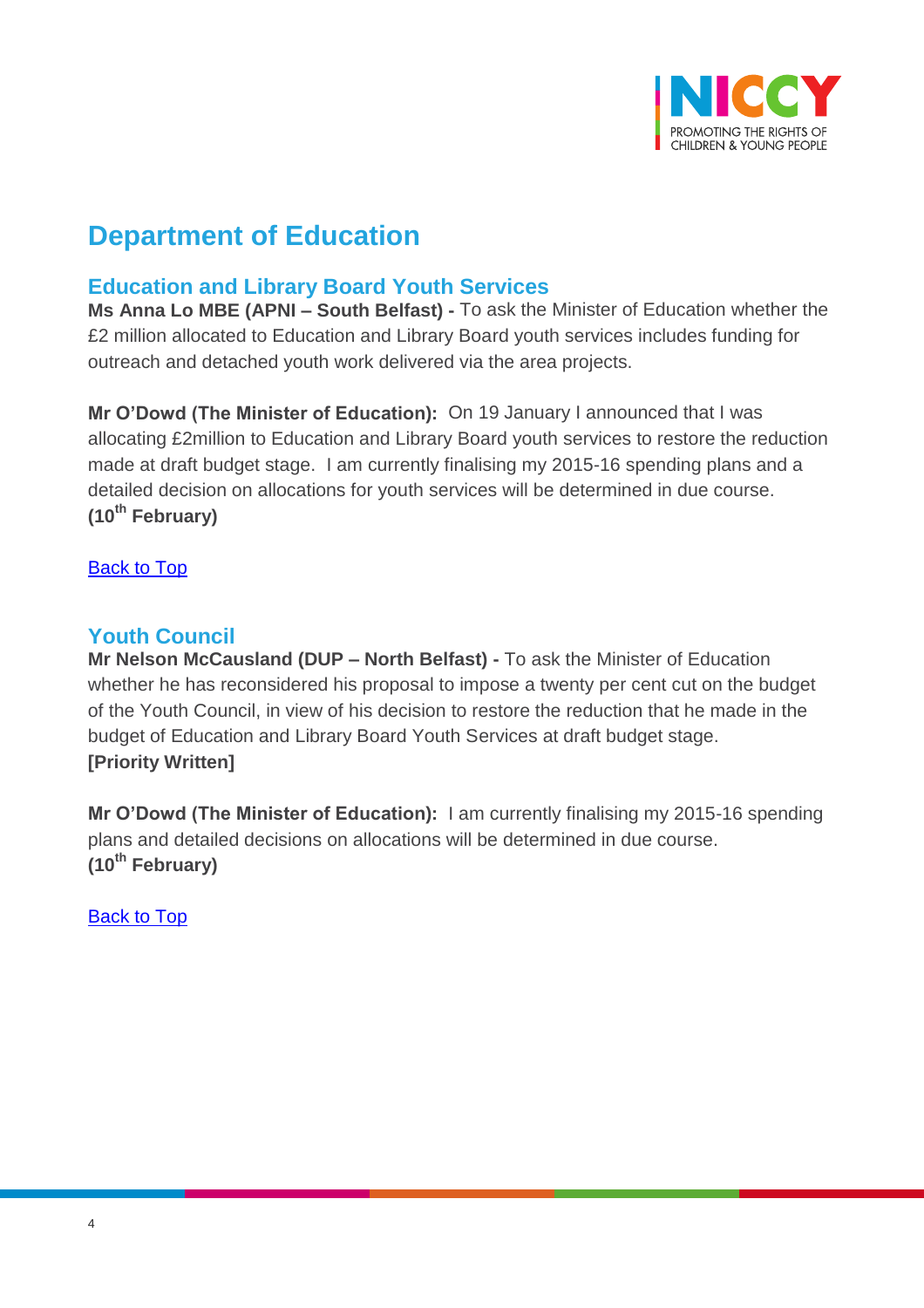

## <span id="page-4-0"></span>**Support During Transition Period**

**Ms Claire Sugden (IND – East Londonderry) -** To ask the Minister of Education, pursuant to AQW 41363/11-15, whether a mechanism exists to ensure that Education and Library Boards and schools provide appropriate support during the transition period for young people with Special Education Needs who do not have a statement.

**Mr O'Dowd (The Minister of Education):** Under Article 4(2) of the Education (NI) Order 1996, Education and Library Boards and Boards of Governors of grant-aided schools are required to have regard to the provisions of the Code of Practice on the Identification and Assessment of Special Educational Needs (SEN).

Paragraph 6.51 of the Code recognises that, in some instances, a pupil approaching the age of 16 may have SEN which do not call for a statement, but which are nevertheless likely to require some support during the transition process. The Code makes clear that Boards and schools should seek to provide such support. This may include the provision of school/FE college link courses or work placements. Schools may also wish to prepare their own transition plans for non-statemented students with SEN.

In addition, the Department for Employment and Learning's Careers Service is available in post-primary schools for all young people with SEN, regardless of whether or not they have a statement.

I am satisfied that the Code, which is underpinned by legislation, together with the intervention of the Careers Service, provide the mechanism for appropriate support during the transition period for those young people with Special Education Needs who do not have a statement. **(11th February)**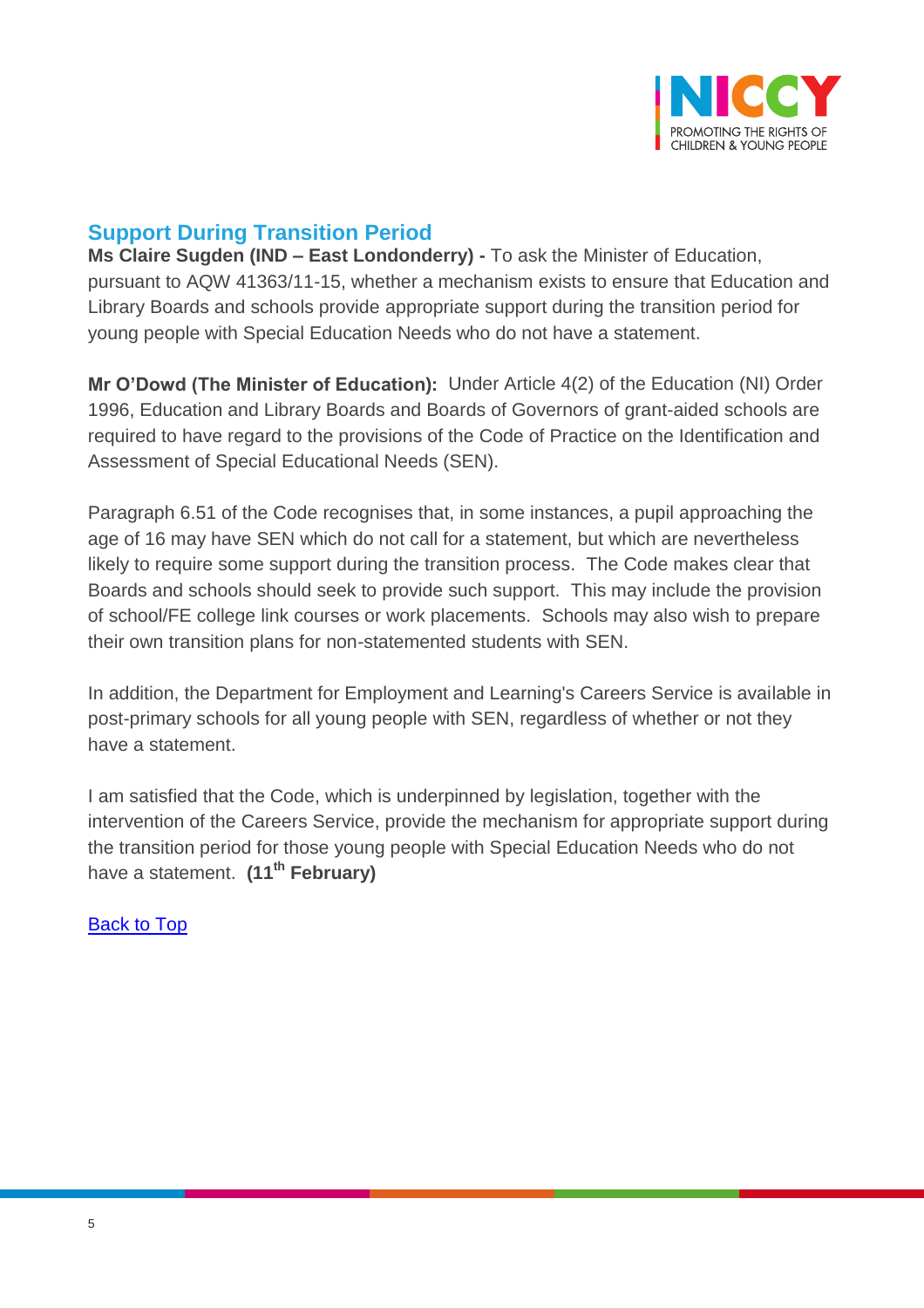

### <span id="page-5-0"></span>**Statement of Special Educational Needs**

**Mr John McCallister (IND – South Down) -** To ask the Minister of Education what policy exists for the recognition in Northern Ireland of a Statement of Special Educational Needs that has been made elsewhere in the United Kingdom.

**Mr O'Dowd (The Minister of Education):** Although there are a number of similarities between the assessment process in the north of Ireland and England, Wales and Scotland, there are also substantial differences in the administration of education and in the funding of Statements of Special Educational Needs (SEN). It is not possible, therefore, to have reciprocal arrangements between the separate jurisdictions which would allow Statements to be accepted when a family moves from one jurisdiction to another.

Prior to a pupil receiving a Statement of SEN, a statutory assessment must be completed within this jurisdiction by the relevant Education and Library Board (ELB). As part of that process the Code of Practice on the Identification and Assessment of Special Educational Needs (COP) advises that the educational psychologist (EP) from whom the ELB seeks psychological advice must be employed by the Board. The EP must, however, consult and record any advice received from any other psychologist who may have relevant knowledge of or information about the child.

The COP also requires ELBs to consider any advice which parents may submit independently and, as far as possible, follow up suggestions from other agencies or individuals who might be able to provide relevant advice. **(11th February)**

#### [Back to Top](#page-0-0)

#### <span id="page-5-1"></span>**Transport Arrangements**

**Mrs Dolores Kelly (SDLP – Upper Bann) -** To ask the Minister of Education what information was provided to parents, specifically transport arrangements, to enable them to make an informed decision regarding their choice of post-primary school for September 2015 enrolment by the Southern Education and Library Board and Council for Catholic Maintained Schools.

**Mr O'Dowd (The Minister of Education):** In advance of selecting a post-primary school for their child for September 2015, all parents were issued by the Education and Library Boards with a copy of "Transfer 2015 – A Guide for Parents – Admission to Post-Primary Schools".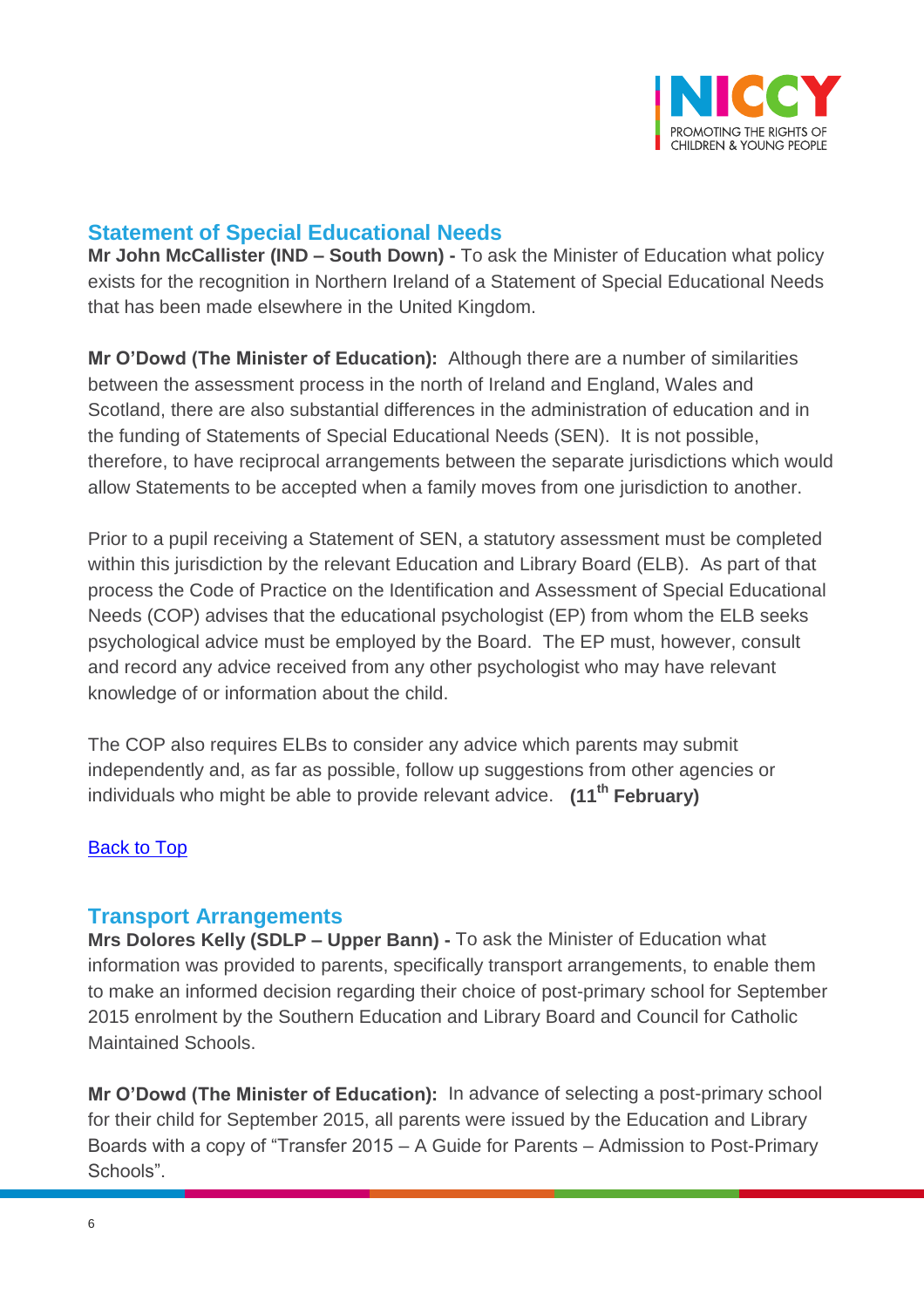

The guidance includes information on applying for transport assistance. Information regarding transport is provided by the Education and Library Boards on behalf of the Council for Catholic Maintained Schools.

Additionally, the Department of Education provided an advice leaflet to parents of pupils in Year 6 (Primary 6) in the 2013/14 school year ahead of their transfer in September 2015. The leaflet is entitled, "The Transfer Process to Post-Primary School: Advice for Parents of Children in Primary Six". The leaflet contains advice with respect to school transport, inter alia. **(11th February)**

#### [Back to Top](#page-0-0)

### <span id="page-6-0"></span>**Child Victims of Domestic Abuse**

**Ms Claire Sugden (IND – East Londonderry) -** To ask the Minister of Education to detail (i) what training exists to encourage teachers to identify child victims of domestic abuse; and (ii) the correct link-up process with other relevant bodies if a child is identified, or suspected.

**Mr O'Dowd (The Minister of Education):** In schools, domestic abuse comes within the overall child protection agenda.

All schools have a named Designated Teacher (DT) for Child Protection and a named Deputy Designated Teacher. The DT acts as a focal point for child protection within the school through providing advice and support to staff and by liaising with agencies outside the school as appropriate.

All grant-aided schools are required by law to have a child protection policy and to implement it. When preparing its policy a school must take account of advice from the Department, relevant Education and Library Board (ELB) and, in the case of Catholic maintained schools, the Council for Catholic Maintained Schools (CCMS).

All advice issued from the Department is consistent with the 'Co-Operating to Safeguard Children' document and the Area Child Protection Committee Regional Policies and Procedures.

Training on child protection matters is organised by the ELBs and is available to members of Boards of Governors, school principals, DTs and their deputies.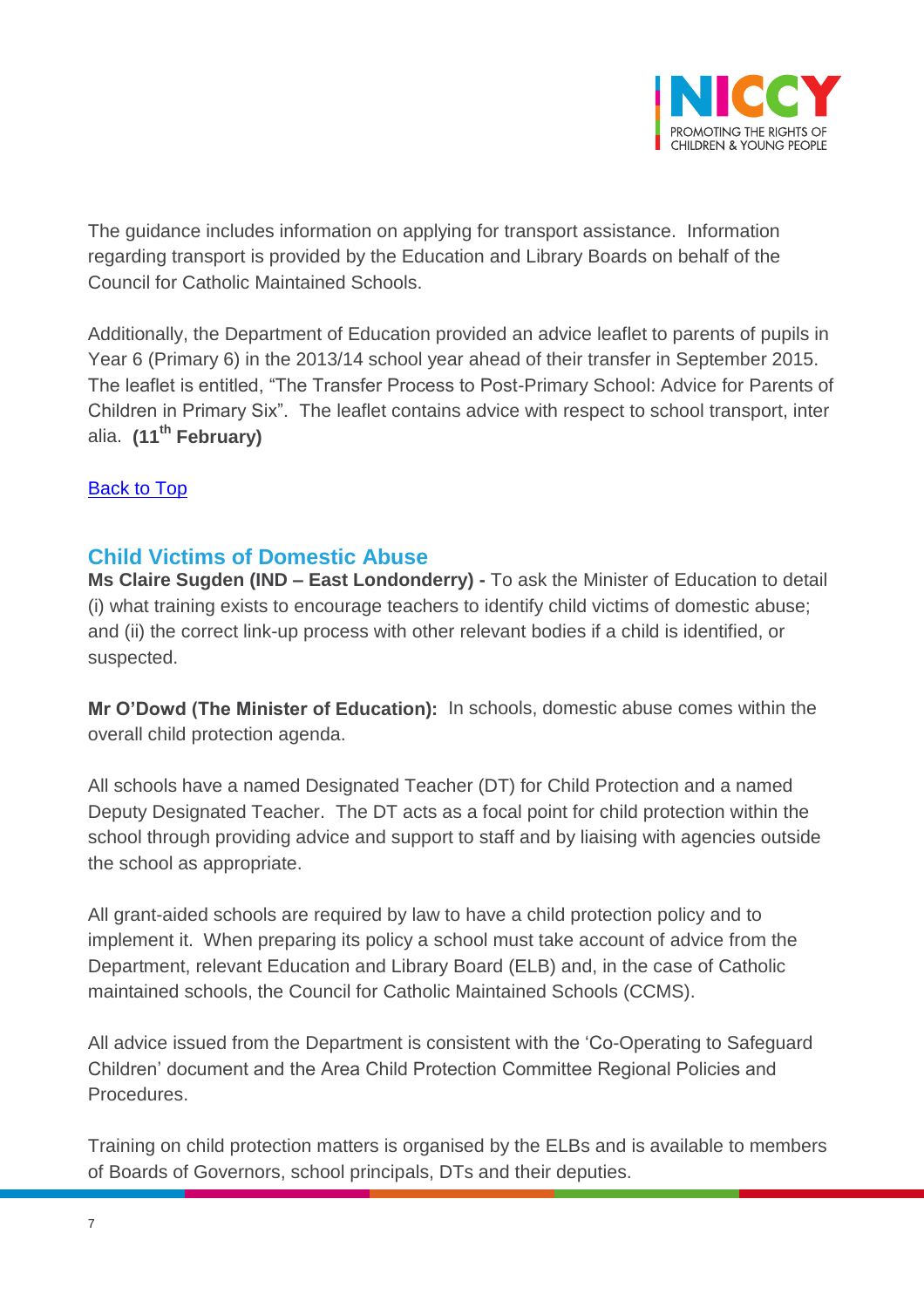

There are clear procedures under the UNOCINI (Understanding the Needs of Children in the North of Ireland) assessment framework to facilitate referral from schools to social services and onward to other agencies such as PSNI, as appropriate. **(11th February)**

### [Back to Top](#page-0-0)

### <span id="page-7-0"></span>**Statutory Assessment**

**Mr Daithí McKay (Sinn Féin – North Antrim) -** To ask the Minister of Education, pursuant to AQW 40592/11-15, how many pupils in each Education and Library Board did not have a decision to carry out a statutory assessment within a ten week period as of 31 December 2014.

**Mr O'Dowd (The Minister of Education):** The Education and Library Boards have advised that the number of pupils for whom a statutory assessment was requested and the decision to turn down the request issued during the ten week period from 23 October – 31 December 2014 was as follows:

| <b>Education and Library Board</b> | <b>Number of Pupils</b> |
|------------------------------------|-------------------------|
| <b>BELB</b>                        | $\star$                 |
| <b>NEELB</b>                       | 8                       |
| <b>SEELB</b>                       | 25                      |
| <b>SELB</b>                        | 8                       |
| <b>WELB</b>                        | 29                      |

\*denotes fewer than five pupils suppressed due to potential identification of individual pupils. **(12th February)**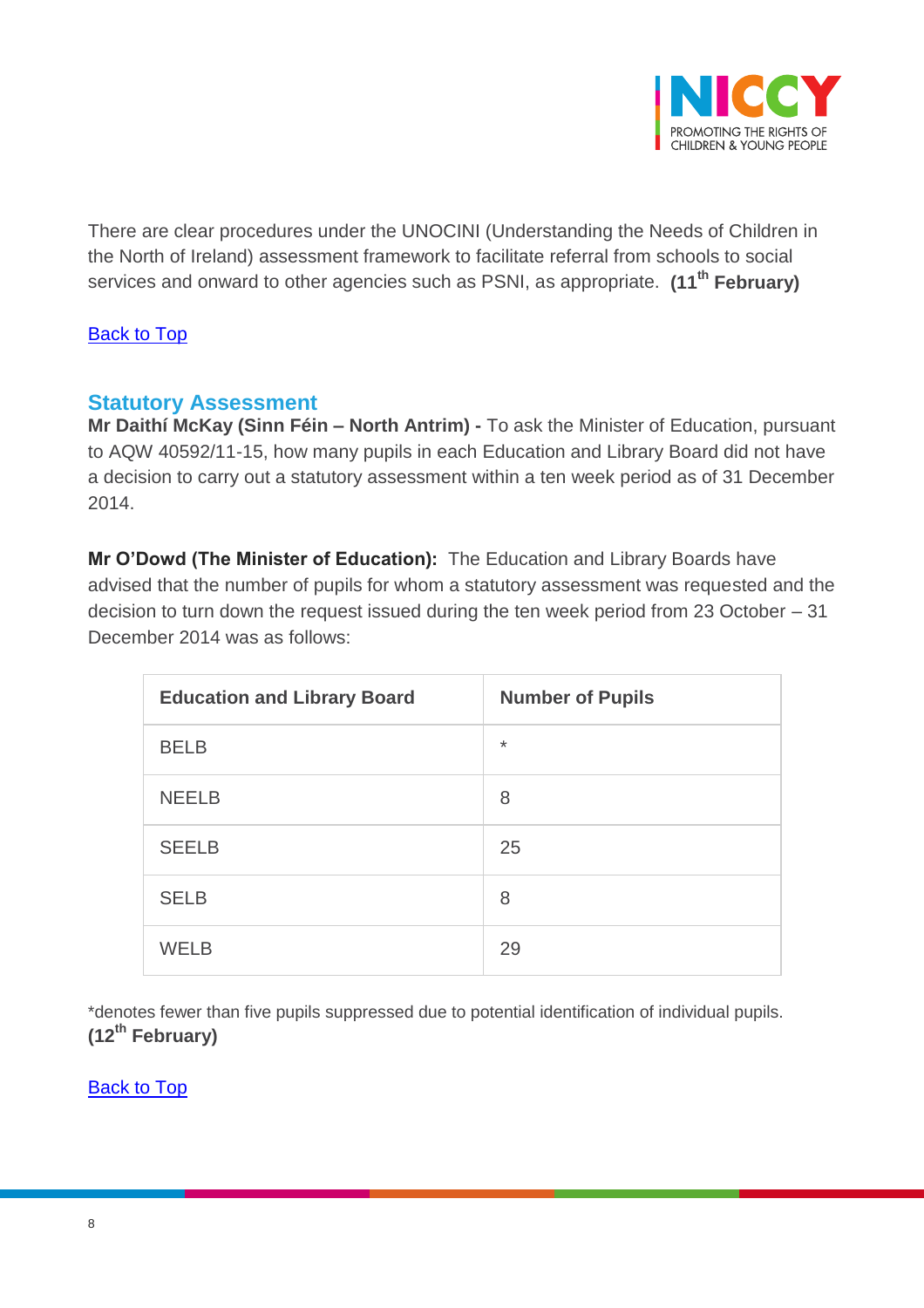

### <span id="page-8-0"></span>**Together: Building a United Community**

**Mr Nelson McCausland (DUP – North Belfast) -** To ask the Minister of Education what evidence schools are expected to provide of community support for a project seeking support through the Together: Building a United Community – Shared Education Campuses programme.

**Mr O'Dowd (The Minister of Education):** Each application to the Shared Education Campuses Programme is unique and therefore the evidence of community support will vary from project to project.

My Department has not been prescriptive about what is required. Evidence can be provided in the form of surveys, letters from local community organisations, elected representatives, churches and other schools in the locality. **(12th February)**

### [Back to Top](#page-0-0)

### <span id="page-8-1"></span>**Sex Education in Schools**

**Mr Phil Flanagan (Sinn Féin – Fermanagh and South Tyrone) -** To ask the Minister of Education to detail (i) any strategy or policy on improving the provision of sex education in schools; (ii) whether sex education is contained within the statutory curriculum; and (iii) his assessment of the importance of appropriate sex education.

**Mr O'Dowd (The Minister of Education):** Relationships and Sexuality Education (RSE) is a policy which is devolved to schools. All schools are required to have in place a RSE policy which sets out how the school will address RSE within the curriculum. A school's policy should be subject to consultation with parents and it should be endorsed by the Board of Governors of the school. While it is a devolved policy, the Department does provide guidance to support schools, which emphasises the need for pupils to have the opportunity to provide feedback about the contents of the RSE programme delivered by the school, so that it can be responsive to their needs. CCEA has been working to review current guidance and it is expected that new guidance will be issued to all schools before the end of the current academic year.

RSE is an integral part of the curriculum in both primary and post-primary schools and it must be delivered in a sensitive manner which is appropriate to the age and understanding of pupils and the ethos of the school. The minimum to be taught is detailed in legislation as Areas of Learning (AOLs) for each Key Stage. The main Areas of Learning within the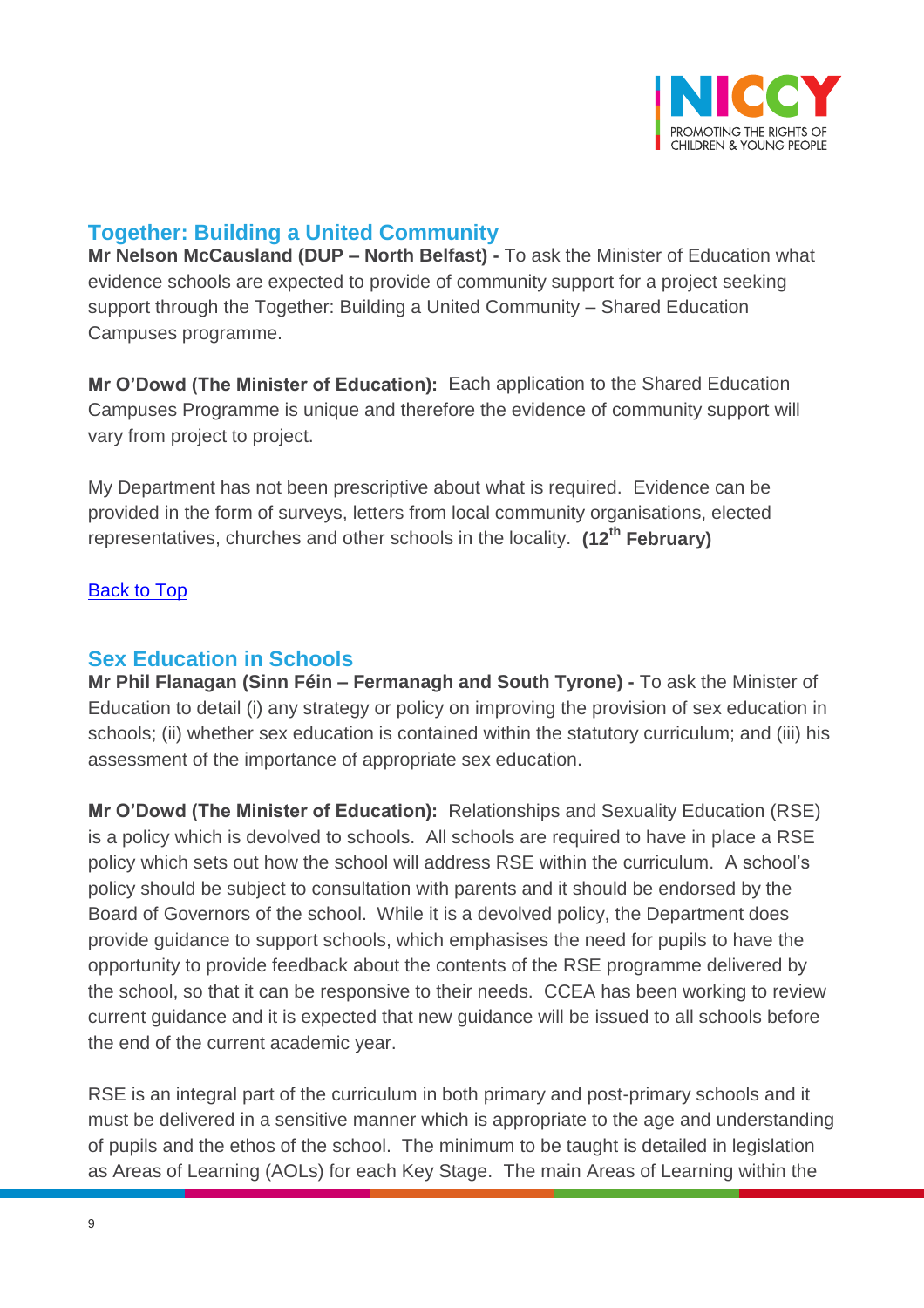

revised curriculum for the delivery of Relationships and Sexuality Education (RSE) is Personal Development and Mutual Understanding (PDMU) at primary level and the Personal Development strand of the Learning for Life and Work Area of Learning at postprimary level. A survey of RSE provision in Primary Schools is to be conducted by the Education and Training Inspectorate towards the end of 2015.

Effective RSE provision is essential if our children are to value themselves as individuals and make responsible and well-informed decisions about their lives. **(12th February)**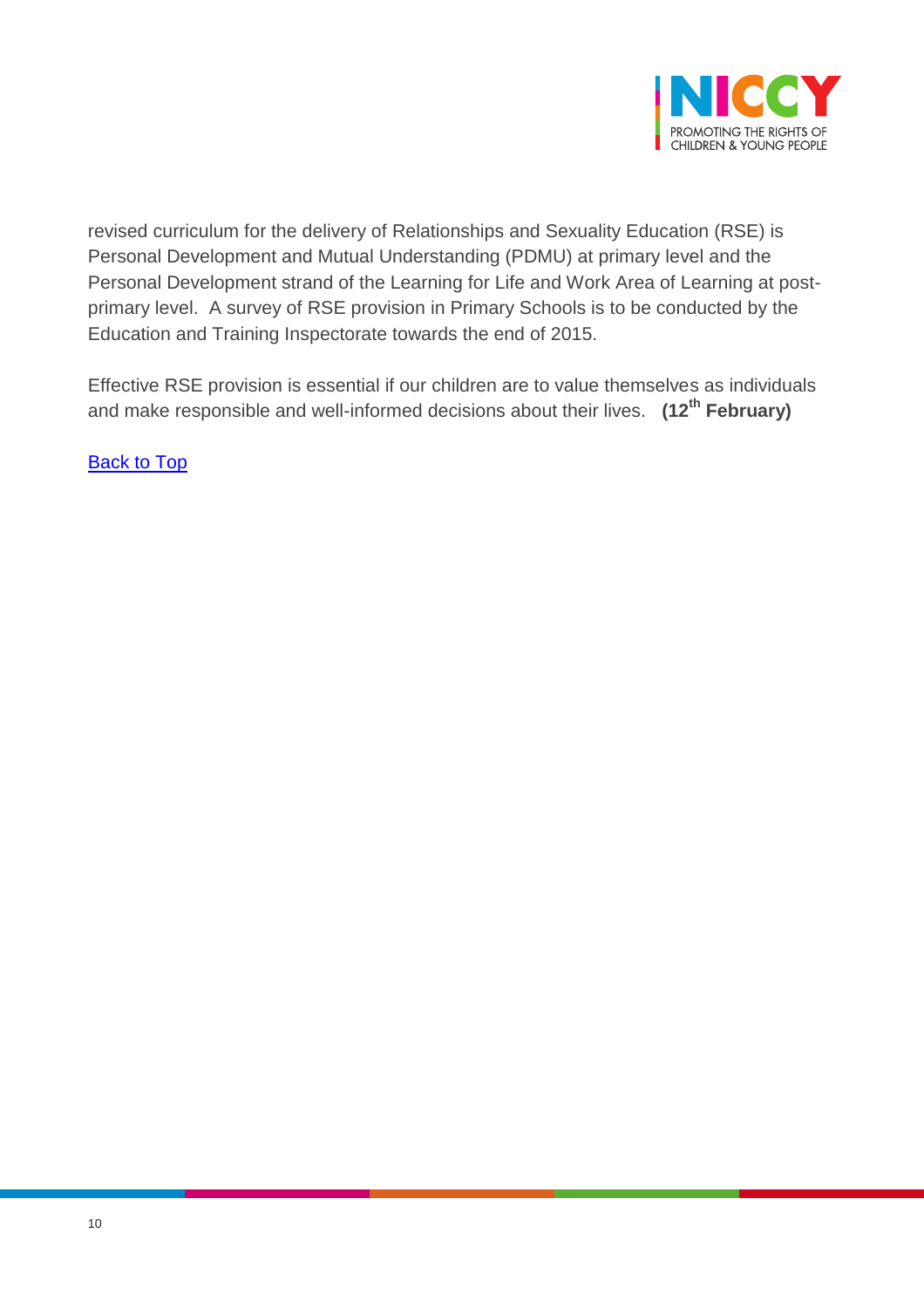

## **Department for Employment and Learning**

### <span id="page-10-0"></span>**United Youth Programme**

**Ms Claire Sugden (IND – East Londonderry) -** To ask the Minister for Employment and Learning for an update on funding availability for the United Youth Programme; and when organisations will receive notification of the outcome of their pilot concept proposals.

**Dr Farry (Minister for Employment and Learning:** Funding has been secured via the Change Fund to deliver a number of pilots for the United Youth Programme during the 2015/16 financial year. All of the organisations who submitted concept proposals were advised of the outcome of their applications by 26 January 2015.

Of the 130 organisations who submitted a concept proposal, 50 are being taken forward to the development phase. **(12th February)**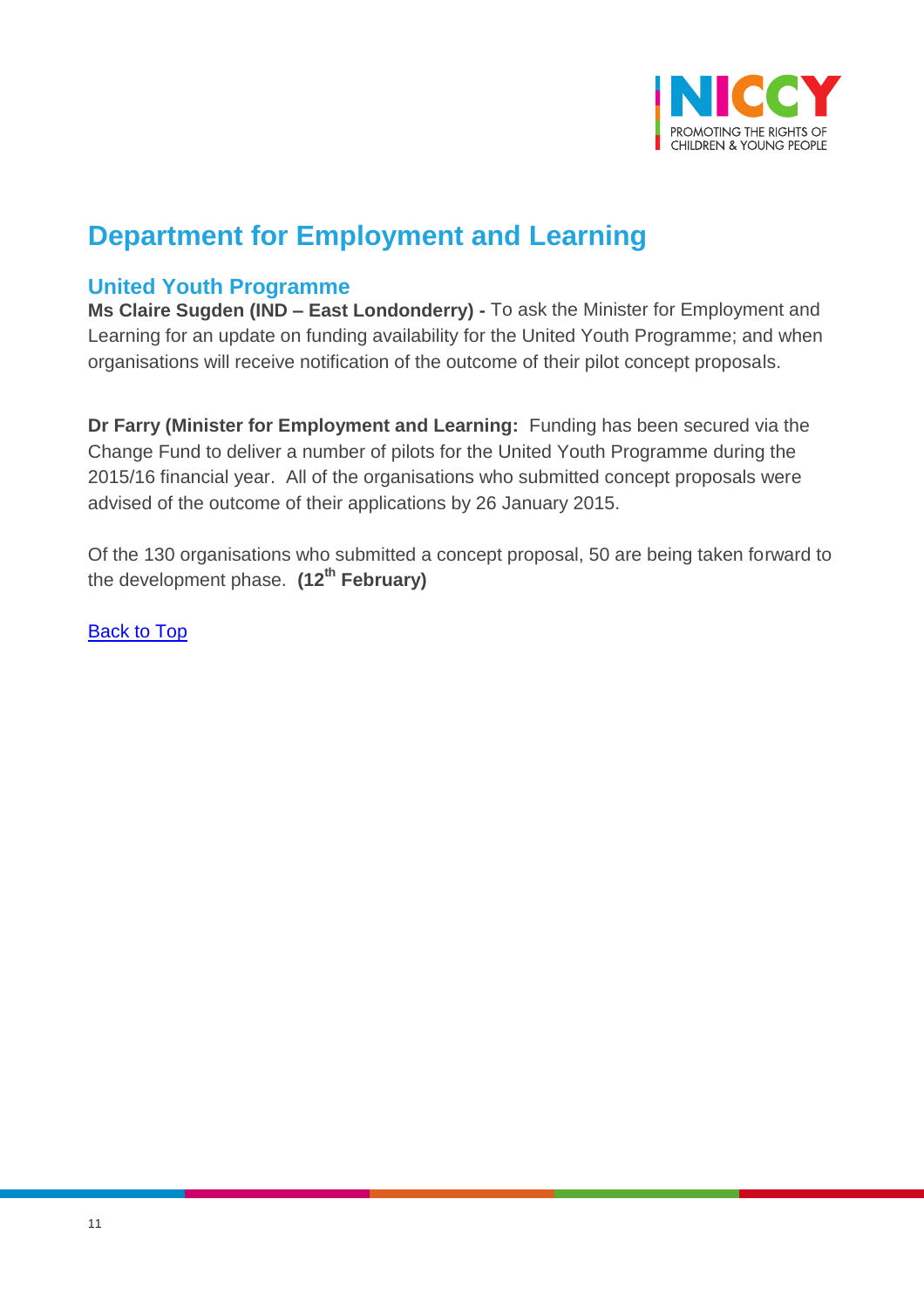

## **Department for Finance and Personnel**

### <span id="page-11-0"></span>**Voluntary Exit Scheme**

**Mr John McCallister (IND – South Down) -** To ask the Minister of Finance and Personnel when the Voluntary Exit Scheme will be initiated by the Executive.

**Mr S Hamilton (Minister for Finance and Personnel):** Plans to develop a Voluntary Exit Scheme for the NICS are well advanced. The Executive agreed the preferred option at its meeting on 5 February and it is intended that the NICS Scheme will be launched on 2 March 2015. **(12th February)**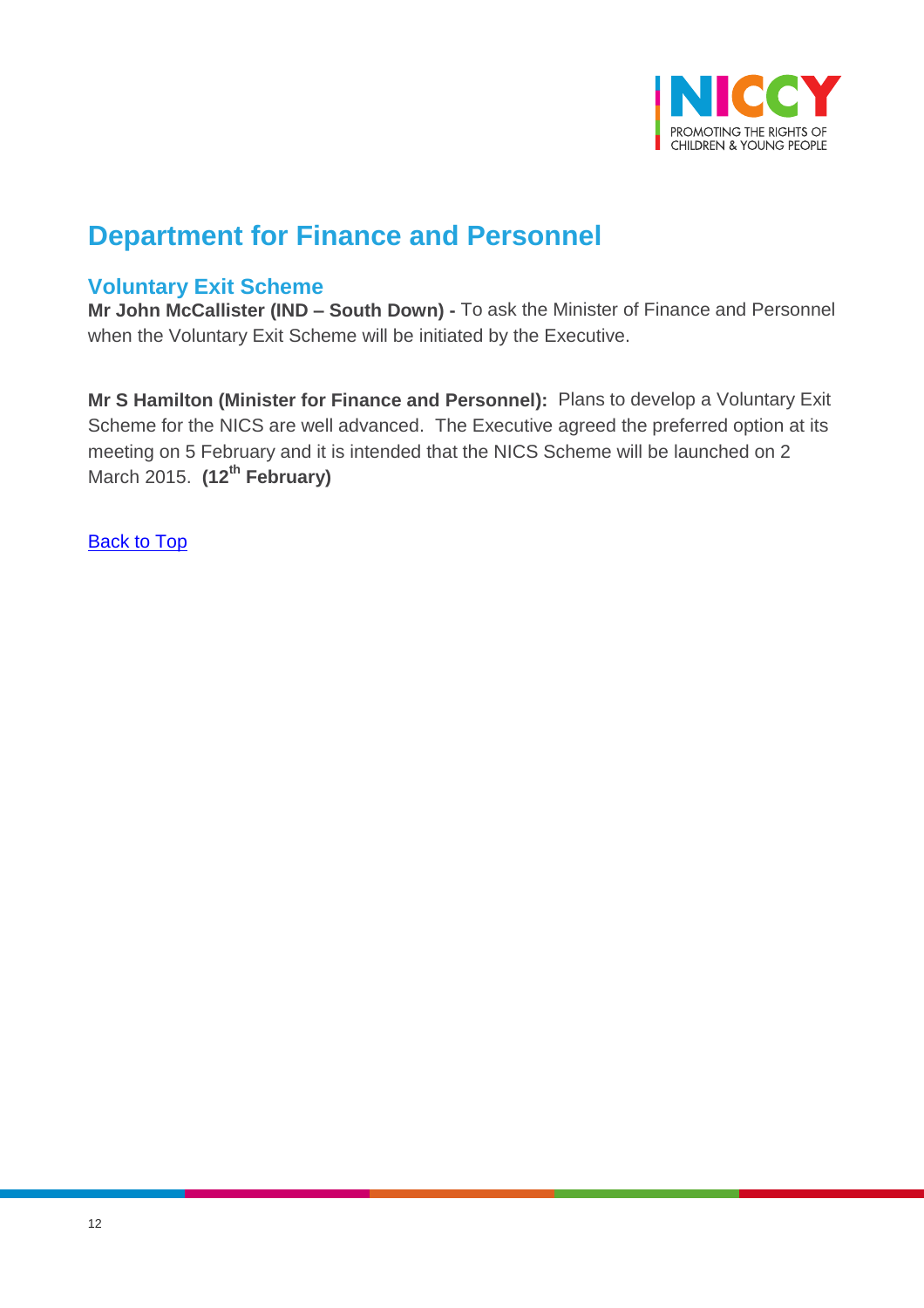

## **Department of Health**

### <span id="page-12-0"></span>**Extra Contractual Referrals**

**Ms Maeve McLaughlin (Sinn Féin – Foyle) -** To ask the Minister of Health, Social Services and Public Safety how extra contractual referrals are administered for young people at risk of substance misuse. **[Priority Written]**

**Mr J Wells (The Minister for Health, Social Services and Public Safety):** The Health and Social Care Board (HSCB) operates a process which allows local Trusts, in exceptional circumstances, to refer patients outside NI by means of an Extra Contractual Referral (ECR). ECRs must be based on clinical recommendations for specific treatment needs that cannot be met in NI. Such a referral must outline all of the resources that have been considered locally, and why these are felt to be inappropriate.

ECRs normally arise, and are eligible for approval, in the following circumstances:

- the patient's clinical condition requires specialised care that could only be sustained for a large catchment population and cannot be provided for a small geographic area such as Northern Ireland;
- the patient's clinician wishes to seek a second opinion from a provider outside Northern Ireland because of complexities of the patient's condition or circumstances;
- the treatment is available locally but the patient has an exceptional reason which renders their case different from the vast majority of other patients with the same condition which therefore justifies a referral outside Northern Ireland;
- the service being requested is not reflected in commissioning arrangements such as a Service Level Agreement with a provider outside Northern Ireland; or
- the service being requested is not commissioned for the population of Northern Ireland, but the patient's clinical circumstances are such that exceptionality can be demonstrated and a case justified for an ECR to access care from a provider outside Northern Ireland.

All applications are first cleared within the given Trust, and are then sent to the ECR Panel in the HSCB. The ECR Panel meets on a weekly basis to consider all ECRs received within the preceding 7 days. Decisions are made and communicated to the Trust within one week of the panel meeting. **(9th February)**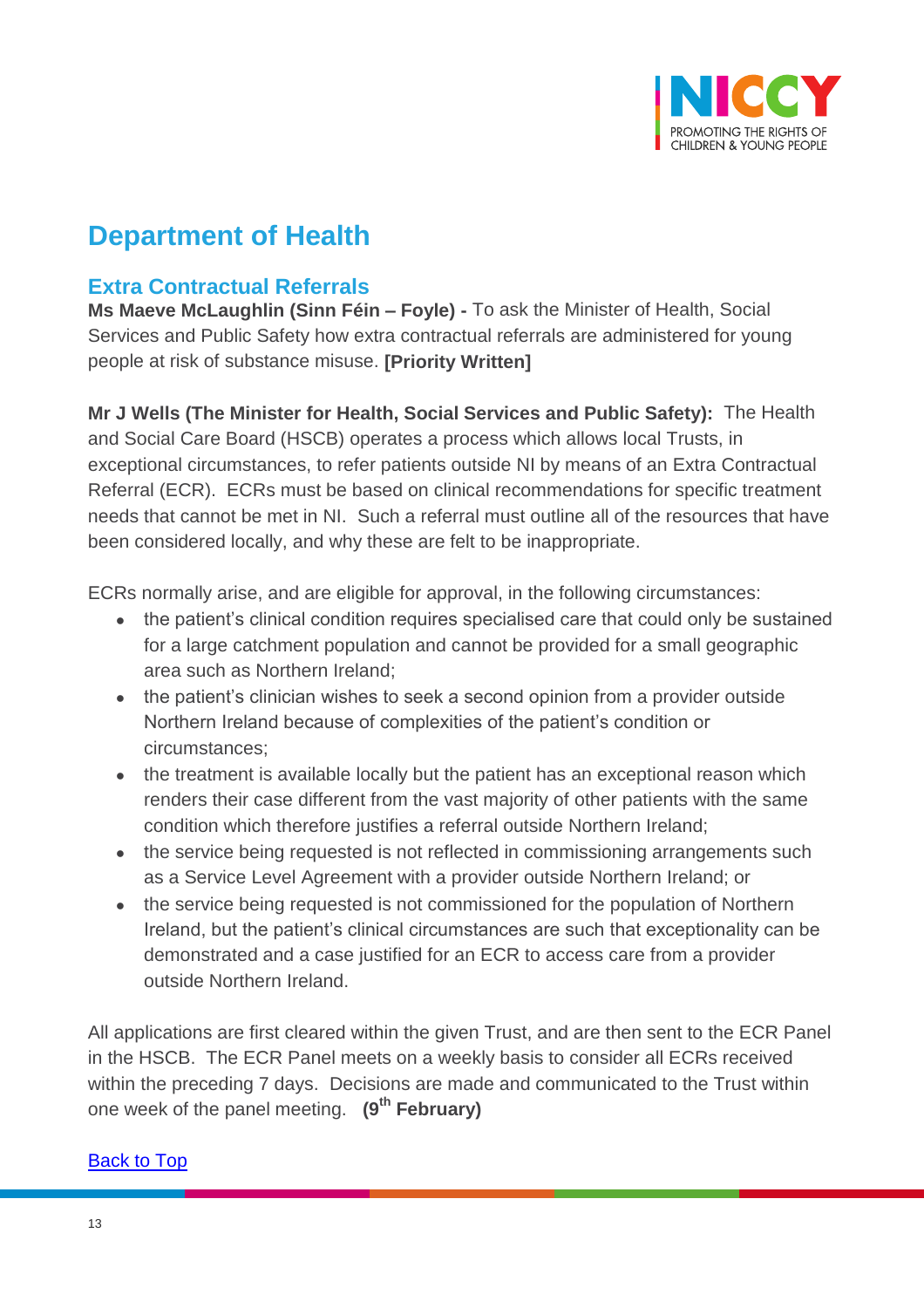

## <span id="page-13-0"></span>**Collection of Data in Health and Social Care Trust Areas**

**Ms Maeve McLaughlin (Sinn Féin – Foyle) -** To ask the Minister of Health, Social Services and Public Safety to outline the process of the collection of data in Health and Social Care Trust areas of addiction issues relating to people under eighteen.

**Mr J Wells (The Minister for Health, Social Services and Public Safety):** Data relating to addiction issues of people of all ages are collected from Addiction Treatment Service providers centrally within the Department through the annual Drugs Misuse Database (DMD) and the biennial Census of Drug and Alcohol Misuse.

The latest publications are available at:

- <http://www.dhsspsni.gov.uk/dmd-2013-14.pdf>
- <http://www.dhsspsni.gov.uk/drug-alcohol-census-2014.pdf>

**(10th February)**

#### [Back to Top](#page-0-0)

### <span id="page-13-1"></span>**Child-Minding Provision for Children with Autism**

**Mr Fearghal McKinney (SDLP – South Belfast) -** To ask the Minister of Health, Social Services and Public Safety to detail the specific actions his Department has taken to ensure families have adequate access to child-minding provision for children with autism.

**Mr J Wells (The Minister for Health, Social Services and Public Safety):** A number of actions taken forward by my Department in recent years have supported improved access to childcare for children with a disability, including those with an autistic spectrum disorder. Through Bright Start, my Department was able to secure £500k funding to support a range of initiatives to improve access to childcare for children with a disability. This included the provision of small grants and disability awareness training which allowed childcare providers, including childminders, to secure specialist equipment and training. There was a particularly high uptake from child care providers and childminders who were looking to support ASD children.

The Family Support NI website (www.familysupportni.gov.uk) was developed with funding from my Department's Families Matter Strategy, while information around Autism services on the site has been enhanced in line with the Autism Strategy.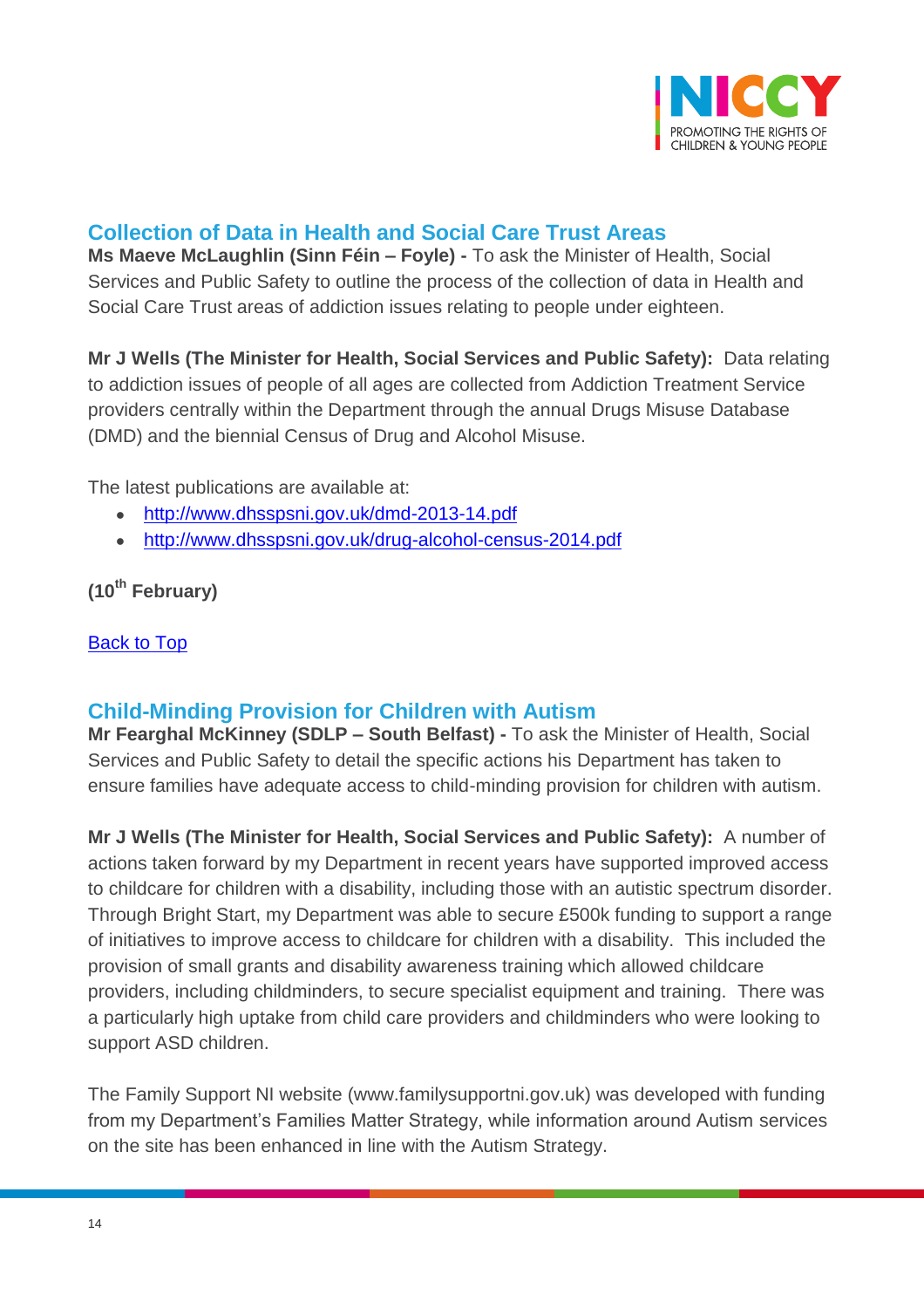

An enhanced childcare search and App for all major smart phones and tablet devices have been developed using funding through Bright Start and my Department's Families Matter Strategy. This enables parents to search for registered and approved childcare across Northern Ireland, specifying a range of criteria which they require including a providers experience of supporting children with a disability. **(10th February)**

### [Back to Top](#page-0-0)

### <span id="page-14-0"></span>**Health Service Staff Training**

**Mr Peter Weir (DUP – North Down) -** To ask the Minister of Health, Social Services and Public Safety for an update on the programme of training for Health Service staff on recognising the signs of human trafficking.

**Mr J Wells (The Minister for Health, Social Services and Public Safety):** Substantial guidance has been developed to support staff working in Health and Social Care to recognise the signs of Human Trafficking. This includes:

- "Working arrangements for the welfare and safeguarding of child victims/suspected victims of human trafficking", published by DHSSPS and the Police Service of Northern Ireland in February 2011;
- "Working arrangements for the welfare and protection of adult victims of human trafficking", published by DHSSPS and the Department of Justice in October 2012; and
- "Pathway for safeguarding and promoting the welfare of separated children" launched by DHSSPS in November 2013.

Belfast, South Eastern and Southern Trusts have delivered training for staff on how to recognise the signs of human trafficking. This topic is also addressed in all training provided by HSC Trusts on Safeguarding Children and is to be incorporated into future training on Adult Safeguarding.

In addition, awareness training and/or specialist training is provided for social workers, as appropriate to their duties, and within the curriculum of the Degree in Social Work sponsored by the Department. **(10th February)**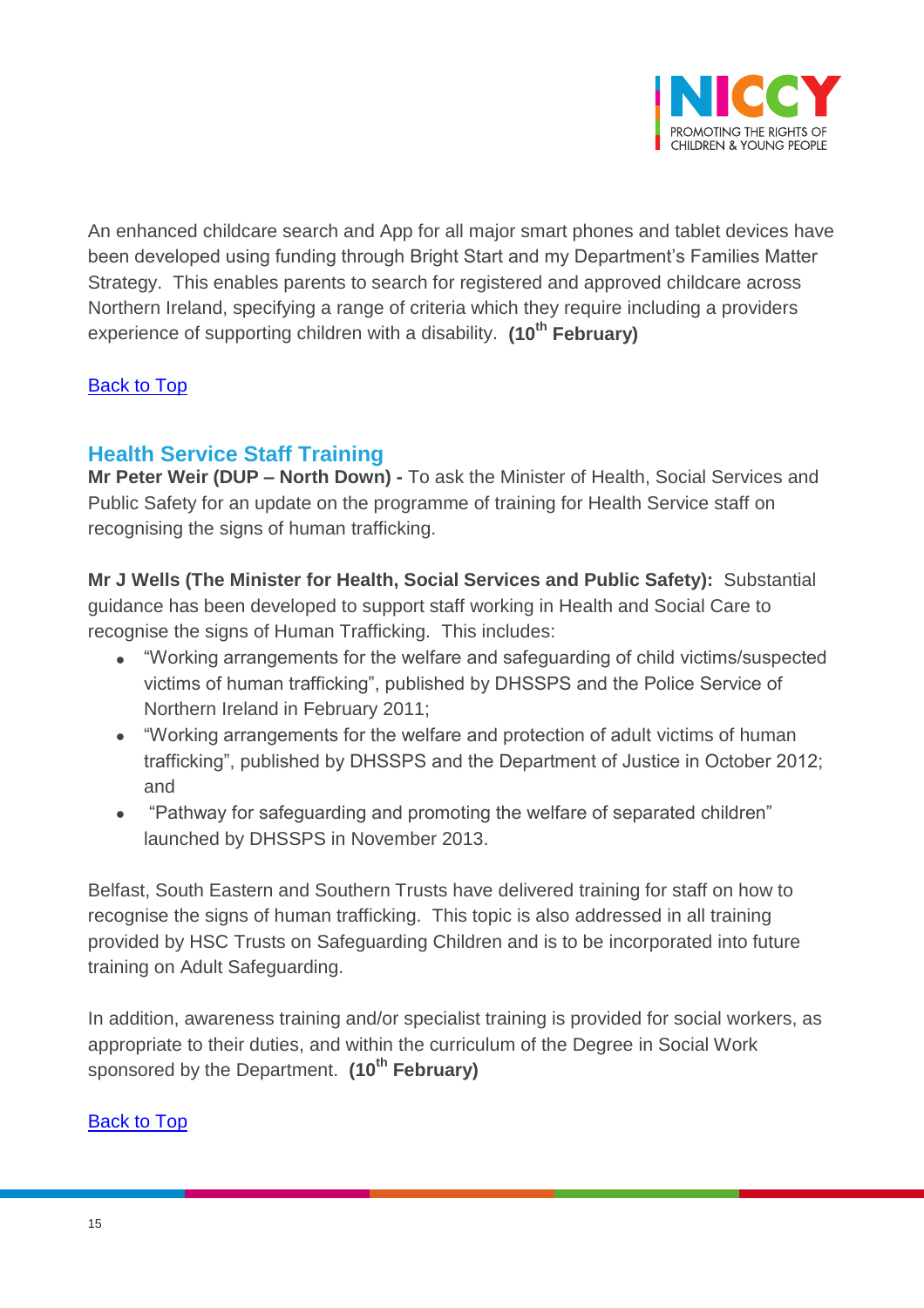

### <span id="page-15-0"></span>**Maintenance of Registers**

**Ms Claire Sugden (IND – East Londonderry) -** To ask the Minister of Health, Social Services and Public Safety how Health and Social Care Trusts maintain updated registers of children who have a disability.

**Mr J Wells (The Minister for Health, Social Services and Public Safety):** Health and Social Care (HSC) Trusts do not maintain registers of children who have a disability. However, they have a range of information systems which record children with a disability who are known to particular services. Their key information system is the Child Health Information System which has the capacity to record a number of relevant areas of information in respect of children with a disability.

In addition, the Children's Services Improvement Board (CSIB) has established a work stream to review the current information systems used within HSC Trusts with a view to ensuring regional consistency and the validation of information. CSIB membership includes all HSC Trusts, the Health and Social Care Board and DHSSPS. **(12th February)**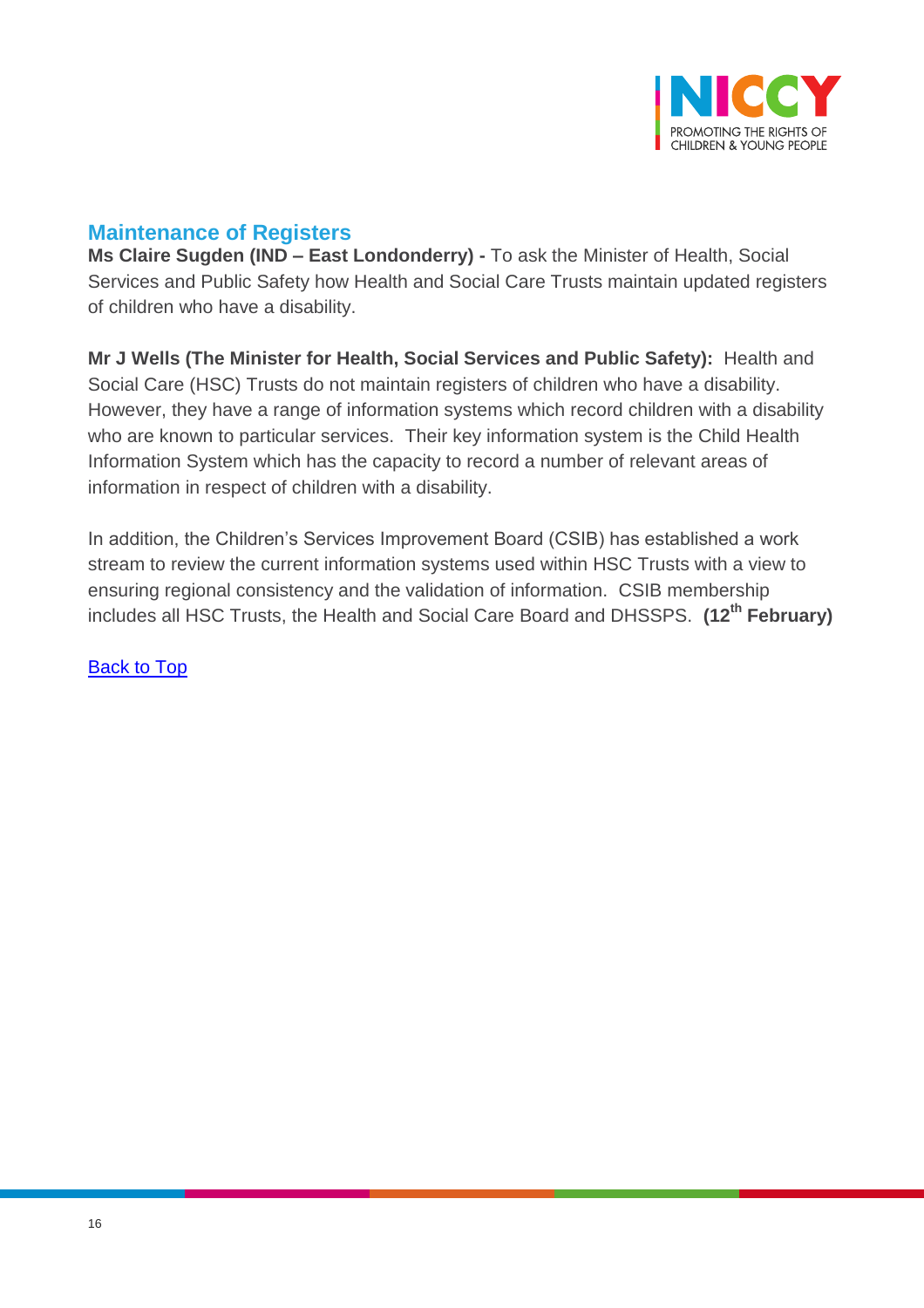

## **Department of Justice**

## <span id="page-16-0"></span>**Sexual Exploitation and Trafficking**

**Mr David McNarry (UKIP – Strangford) -** To ask the Minister of Justice for his assessment of the number of vulnerable children who are put at risk of sexual exploitation and trafficking through the inability of the National Crime Agency (NCA) to operate in Northern Ireland.

**Mr Ford (Minister of Justice):** There was a significant step forward in securing a full role for the National Crime Agency here on 3 February when the Assembly gave consent to Westminster introducing the necessary legislation. After an impasse since 7 October 2013 we should shortly be able to see a full operational NCA here supporting our law enforcement effort.

The inability to bring civil recovery cases in the devolved sphere has been costly. Since June 2013 there has been a 58% decrease in the number of Northern Ireland investigations (19 to 8). Obviously there have been no new devolved cases since October 2013. The value of the cases involved has dropped by approximately £4m net which gives an indication of the loss to the public purse. There has also been a 71% decrease in the number of property freezing orders in Northern Ireland cases.

There is no precise figure on the resource cost to the PSNI to accommodate work which should have been handled by NCA. They have, however, on occasion had to withdraw officers from other work. Difficult decisions regarding prioritisation have had to be made.

A 2014 report by the United Nations Committee on the Rights of the Child expressed their strong concern that, in the absence of National Crime Agency operation in the devolved sphere in Northern Ireland, the Child Exploitation and Online Protection Centre (CEOP), which is integrated into the NCA, is not fully operational here. It suggested that this was an example of devolution leading to discrimination in the enjoyment of rights by children. The PSNI are able to access information and advice from CEOP. What has been missing, however, is access to operational support and an input into NCA planning strategically and operationally.

I hope that shortly the hiatus will be resolved and the people of Northern Ireland can then benefit from the expertise and resources of the National Crime Agency. **(9th February)** [Back to Top](#page-0-0)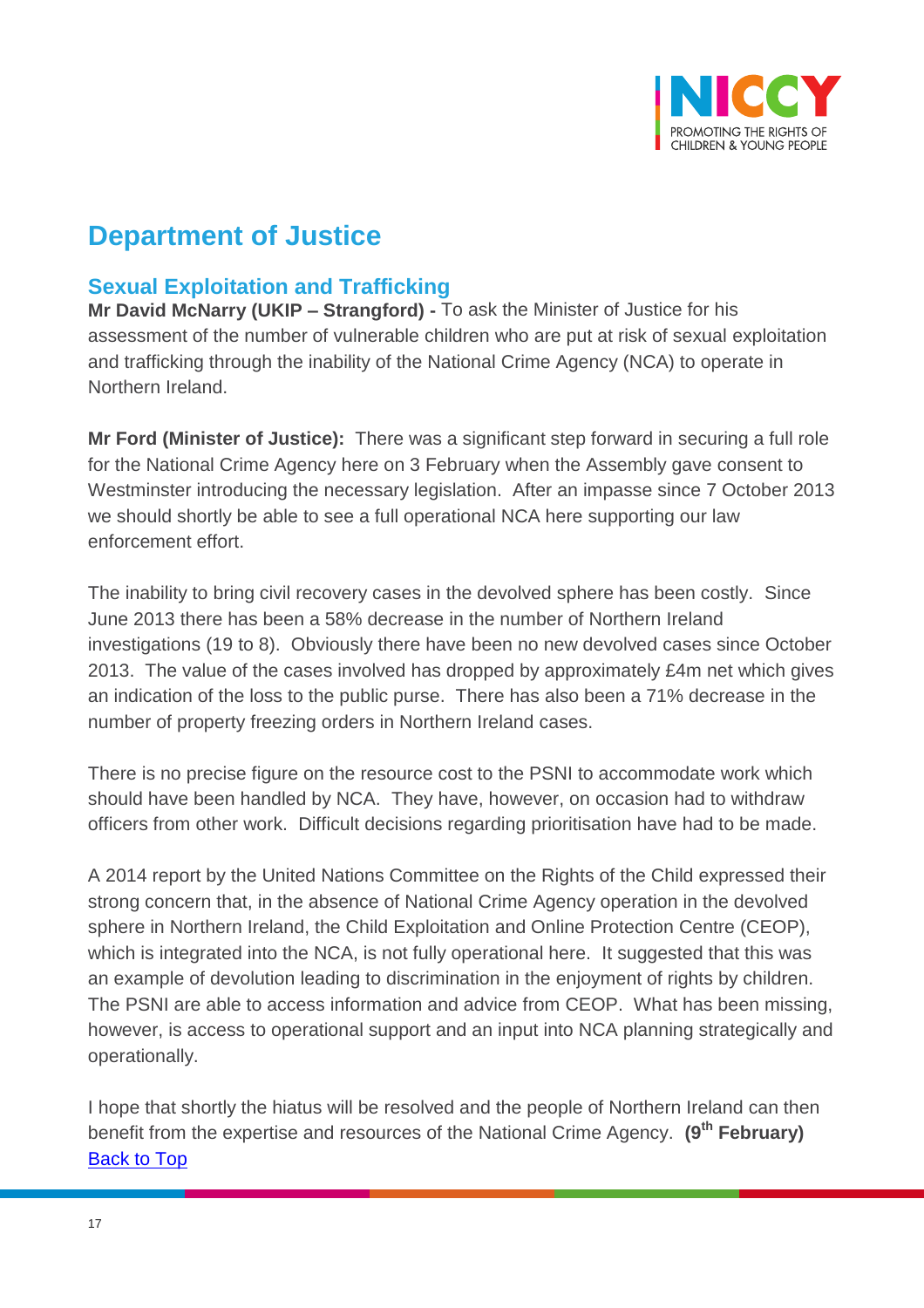

## <span id="page-17-0"></span>**Enhanced Disclosure Checks**

**Mr Alban Maginness (SDLP – North Belfast) -** To ask the Minister of Justice (i) how many Enhanced Disclosure checks are currently being processed by Access NI; (ii) what is the current average waiting time for an Enhanced Disclosure Certificated to be issued; and (iii) what action is being taken to address any delays.

**Mr Ford (Minister of Justice):** (i) AccessNI processed 127,758 enhanced disclosure checks in 2014. It receives on average 2,450 applications per week.

(ii) AccessNI is currently processing enhanced applications within 5 days of receipt. Approximately 72% of the checks can then be issued. The other 28% are sent to PSNI (or other police services as appropriate). Currently, a further 24% of all enhanced checks, are issued within five weeks of receipt once returned by police forces. The remaining small percentage of checks fall into a category of cases which cannot be issued until PSNI advise AccessNI if they have any information to be disclosed. The average waiting time for an enhanced check between 1 January and 31 December 2014 was 17.5 days.

(iii) There is regular contact between AccessNI and PSNI staff to review progress and backlogs. The PSNI have a backlog of the more complex cases requiring greater scrutiny. The Christmas holiday period has also impacted on their turnaround of the more straightforward cases. PSNI have a recovery plan in place, with steps being taken to reduce the number of outstanding cases over the next few months. AccessNI will continue to work with PSNI and to monitor the situation. **(10th February)**